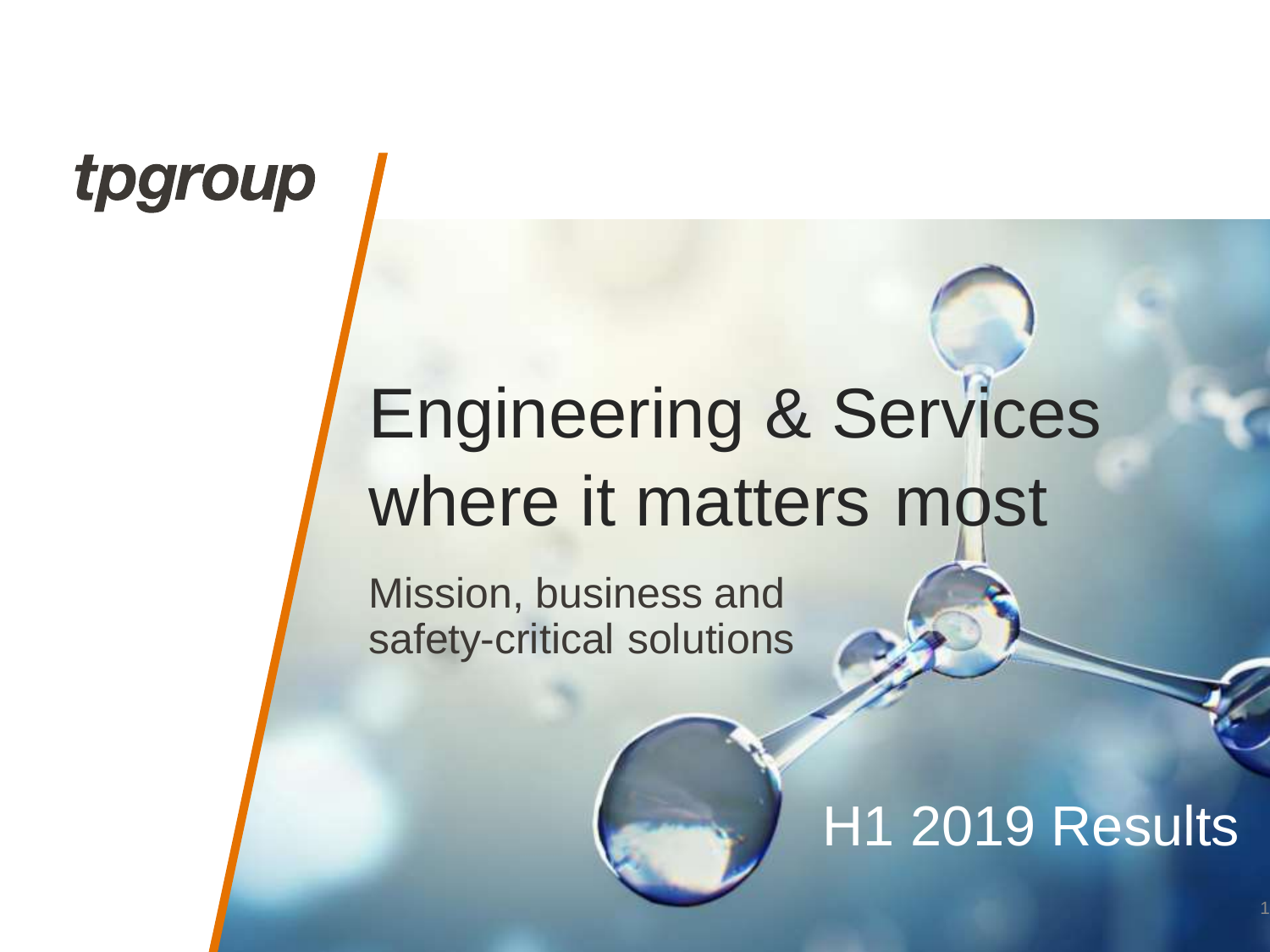## Introduction

### TP Group provides mission-critical solutions for a more secure world

We apply advanced technologies and skills which help our customers to do amazing things.

### H1 2019

Organic & acquired growth – major contracts secured – continuing investment for future value

Record order book and sales pipeline puts us on track for full-year performance expectations.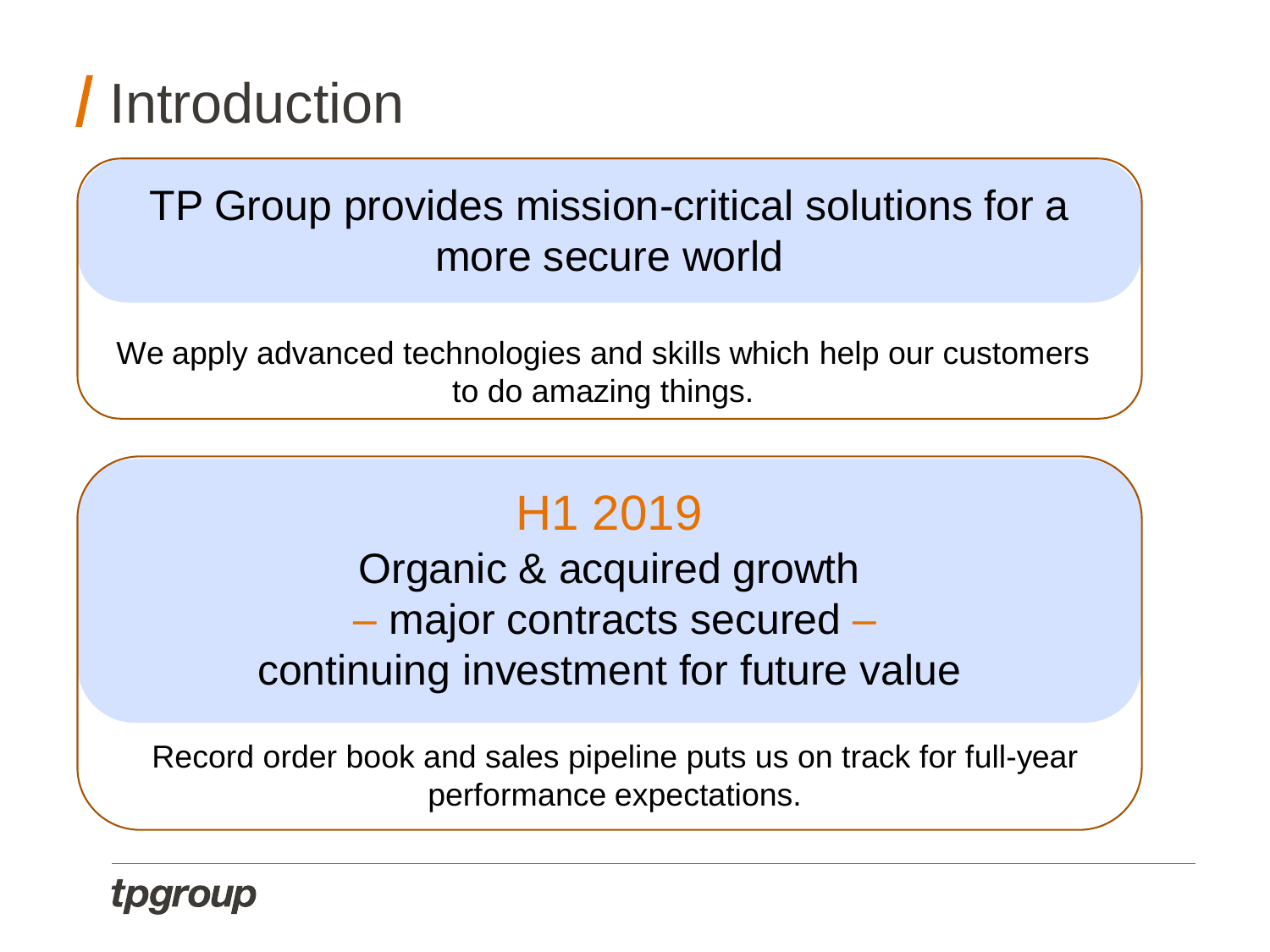# Achieved in first half

#### • Acquisitions and partnerships

- Acquired Sapienza Europe & space presence
- Signed Battelle partnership in the US
- Integrated Westek into the T&E business

#### **Major contracts**

- Nuclear condensers £6.4m, BHGE
- Packaged equipment £16.9m, UK defence prime contractor
- Consulting on communications & space systems - £2.8m over 3 contracts

#### • Investment and innovation

- Physical test-bed for AI routing system instant tracking as landscape changes
- New people and systems to gear up for continuing growth
- Tested new high-performance  $\mathrm{CO}_2$ filtration system

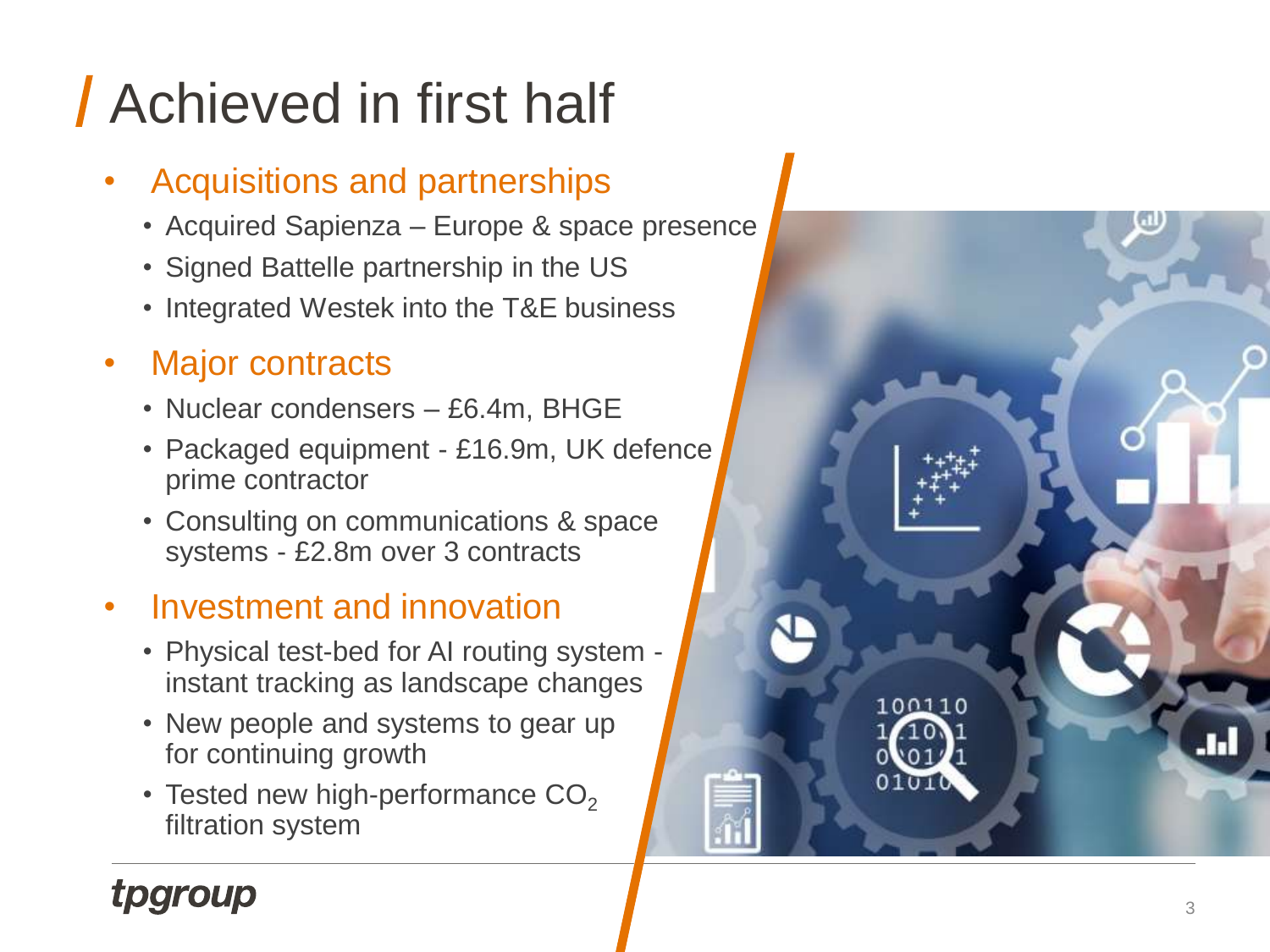## H1 2019 highlights

| Group<br>revenue | Adj. operating<br>profit <sup>1</sup> | <b>Group closing</b><br>order book | Closing<br>cash   |
|------------------|---------------------------------------|------------------------------------|-------------------|
| up 63%           | up 161%                               | up 63%                             |                   |
| £26.0m           | f2.4m                                 | £78.9m                             | £9.0m             |
| H1 2018: £16.0m  | H1 2018: £0.9m                        | 31 Dec 2018: £48.3m                | 31 Dec 2018: £21m |

- Order intake £39.3m up 33% on H1 2018 shows demand for our solutions is strong
- Order book increasing to give greater confidence in forward revenue projections
- Focus on project execution timing ensured adjusted operating profit at planned level
- Closing cash figure is after acquisition of Sapienza and earn-out payments on Polaris
- Investment in people, processes and systems to enable continued growth
- Acquisitions have added value, capability and customers

1 Adjusted operating profit is defined as operating loss adjusted to add back depreciation of property, plant and equipment and right-of-use assets, amortisation of intangible assets and impairment gains or losses on non-current assets, changes in fair value of contingent consideration, acquisition consideration accounted for as employment costs owing to on-going service conditions, any other acquisition-related charges, share based payment charges and non-operating costs. Non-operating costs are those items believed to be exceptional in nature by virtue of their size and or incidence. The directors of the Company measure is more reflective of the underlying performance of the Group than equivalent GAAP measures. This is primarily due to the exclusion of non-cash items, such as share-based payments, impairment, depreciation and amortisation, as well as acquisition and non-operating costs. This provides shareholders and other users of the financial statements with the most representative year-on-year comparison of operating performance. This measure and the separate components remain consistent with 2018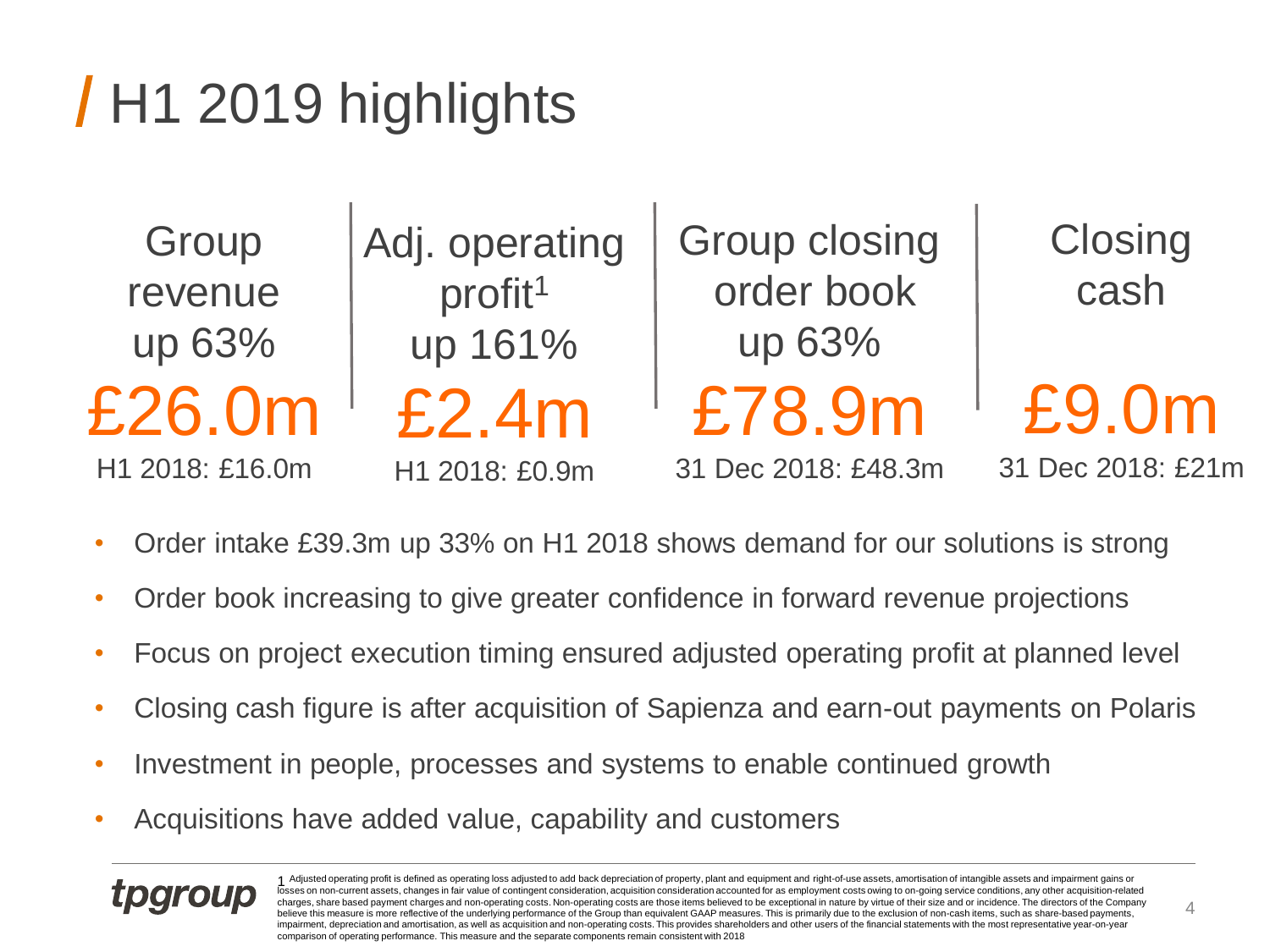# TP Group at a glance

We deliver mission -critical systems and equipment to global customers working for a more secure world.

#### Two business streams:

• Technology & Engineering The design, manufacture and support of

mission -critical systems

• Consulting & Programme Services Advising on strategic problems and implementing technology -driven solutions

#### Our markets:

- Defence
- **Space**
- Intelligence & Security
- **Energy**

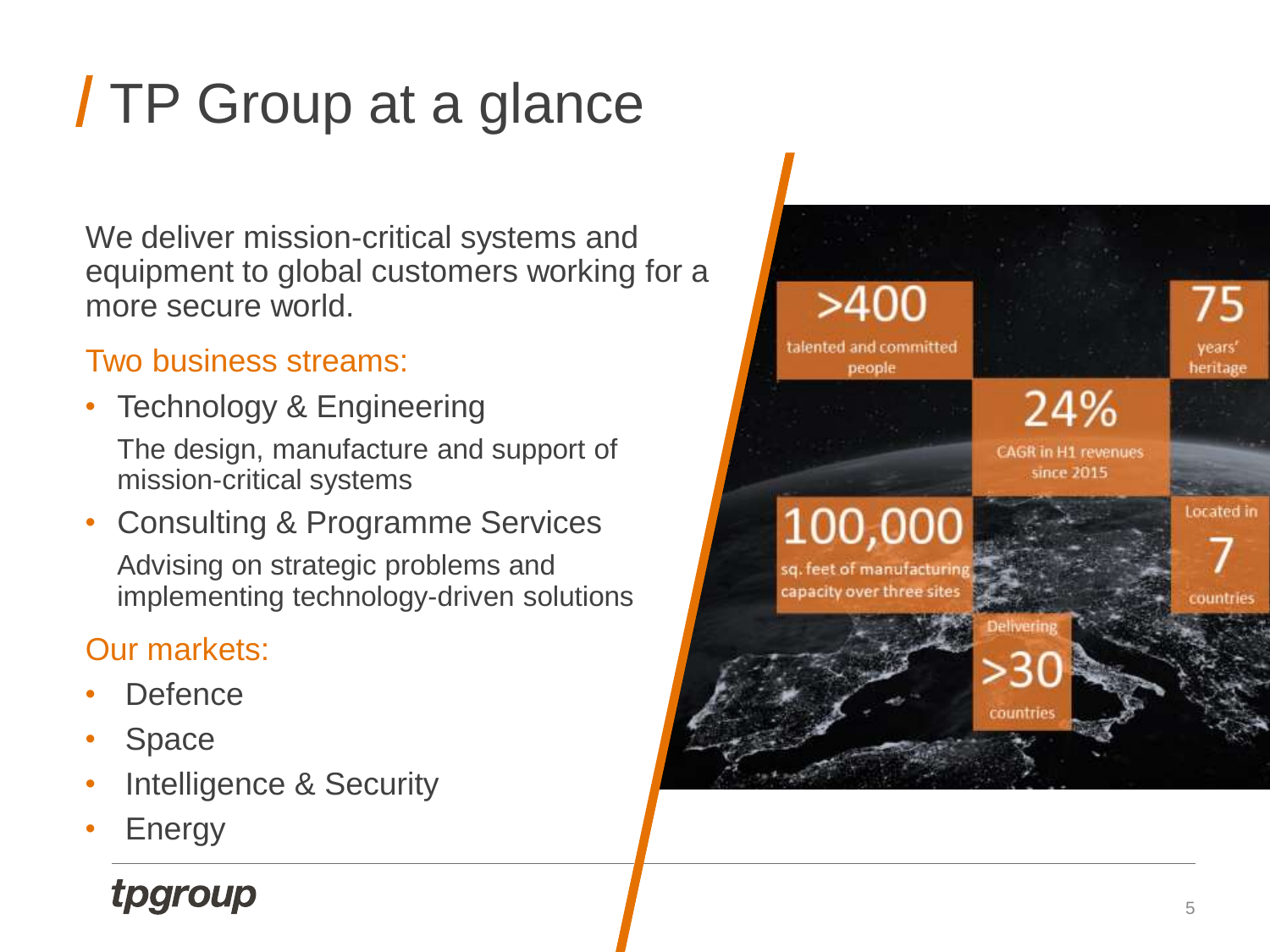## We deliver

Our global customers fly missions in deep space, protect national security and communicate seamlessly and securely across continents.

TP Group advises and supports them and provides advanced, complex equipment.

Deep knowledge and talented people assure successful outcomes of customers' mission-critical activities

> "Big Data" tools – autonomy, understanding and better decisions to improve the world around us

> > Sustainable and safe energy capture, storage and usage

Keeping mission environments habitable, secure and comfortable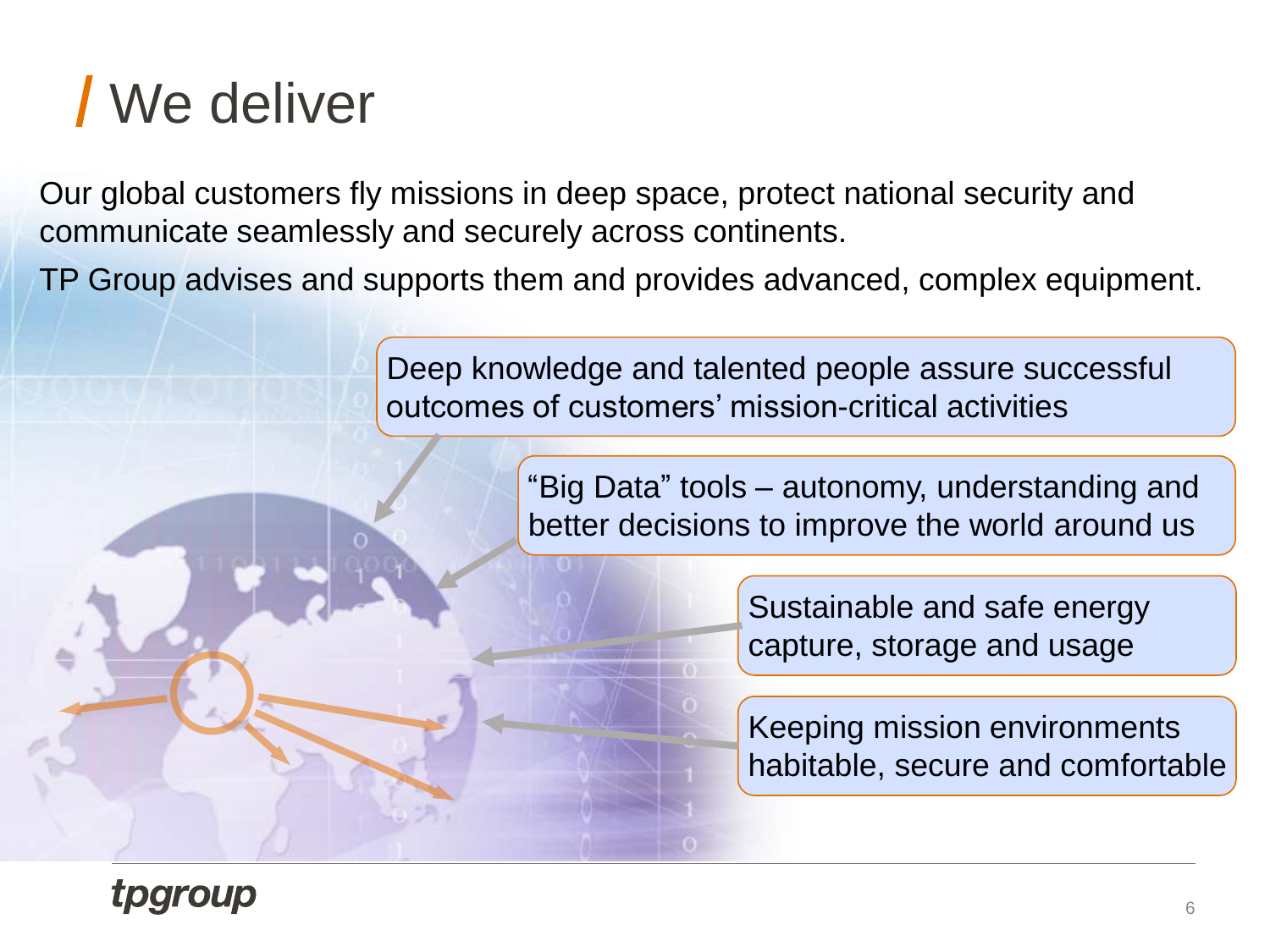## Locations and customers

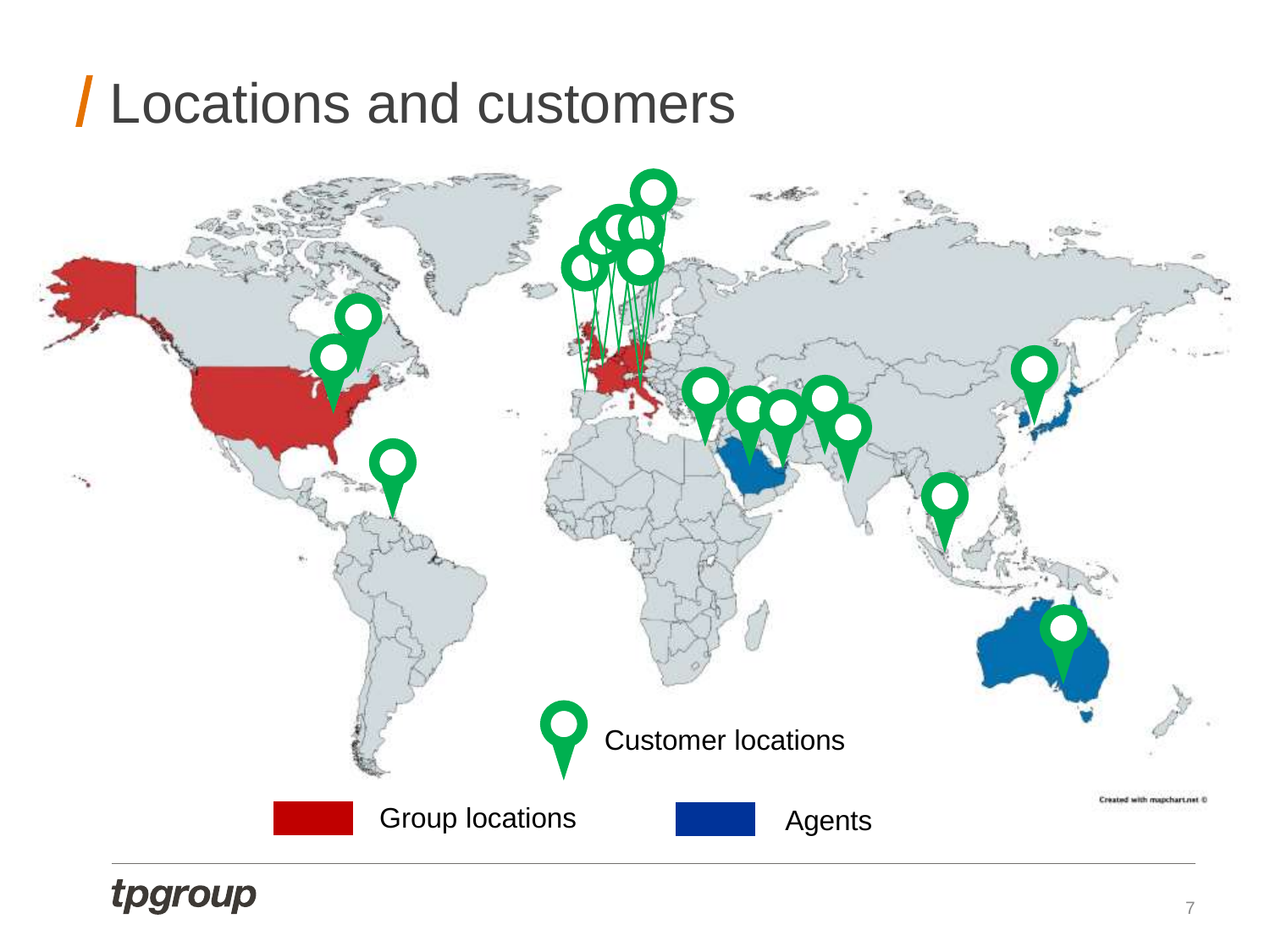# Technology & Engineering

### Major programmes

- Build & operational support PetroIneos
- $O<sub>2</sub>$  systems UK & France submarines
- $CO<sub>2</sub>$  management Europe and Asia
- Through life support & maintenance UK & Australian submarines
- Rugged IT systems global primes
- Nuclear condensers BHGE

### New opportunities

- Next generation propulsion
- Hydrogen energy storage

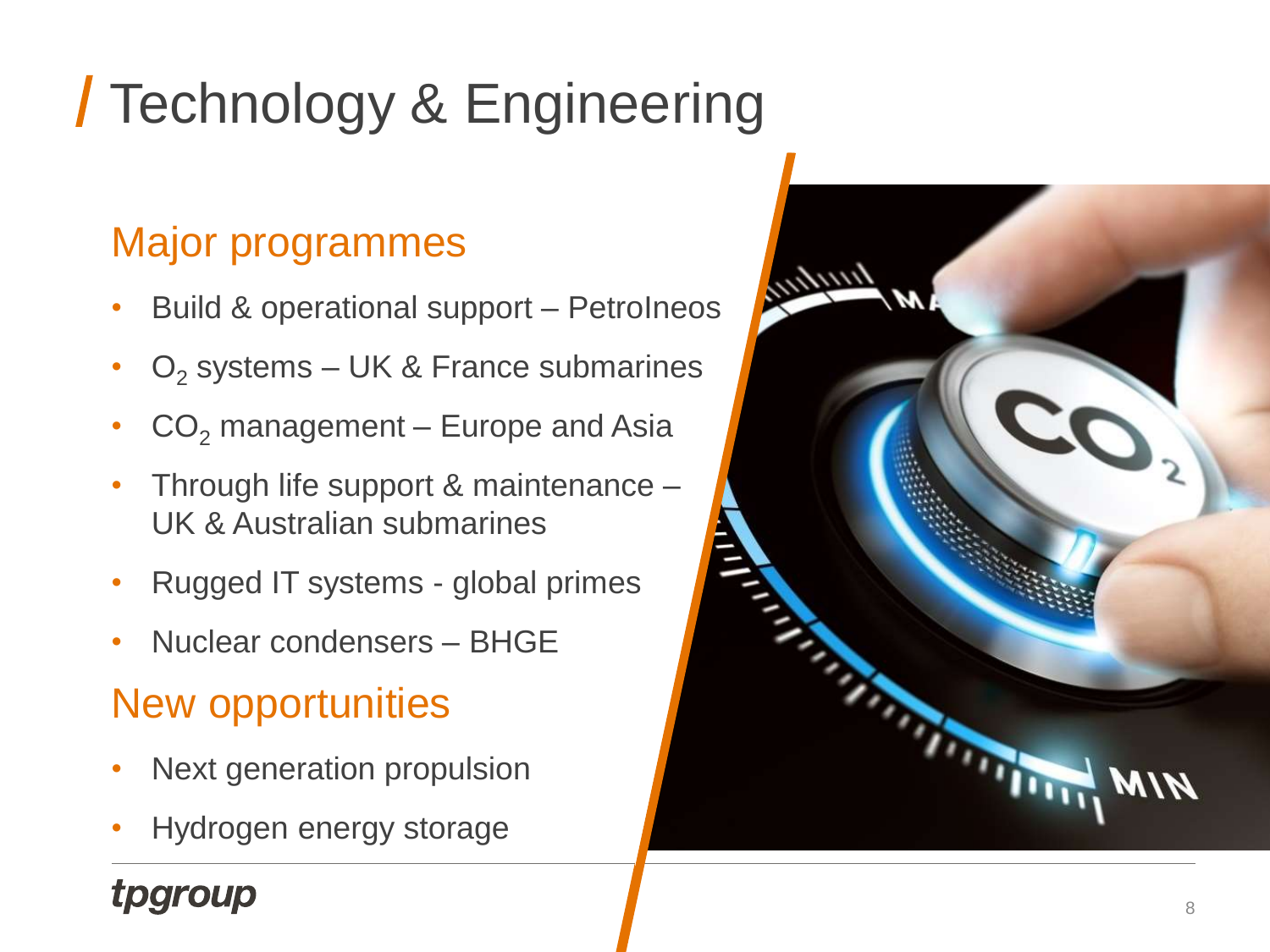## Habitable environments



Catalytic and absorption systems that manage  $CO<sub>2</sub>$ and other gases in habitable spaces.

Oxygen generation for longterm missions.

- High-value systems allow people to live and work comfortably and safely in challenging places, e.g. subsea or space
- Continuing to grow with long-term contracts in new-build, through-life support and maintenance
- Working with technology partners on future  $CO<sub>2</sub>$  systems development

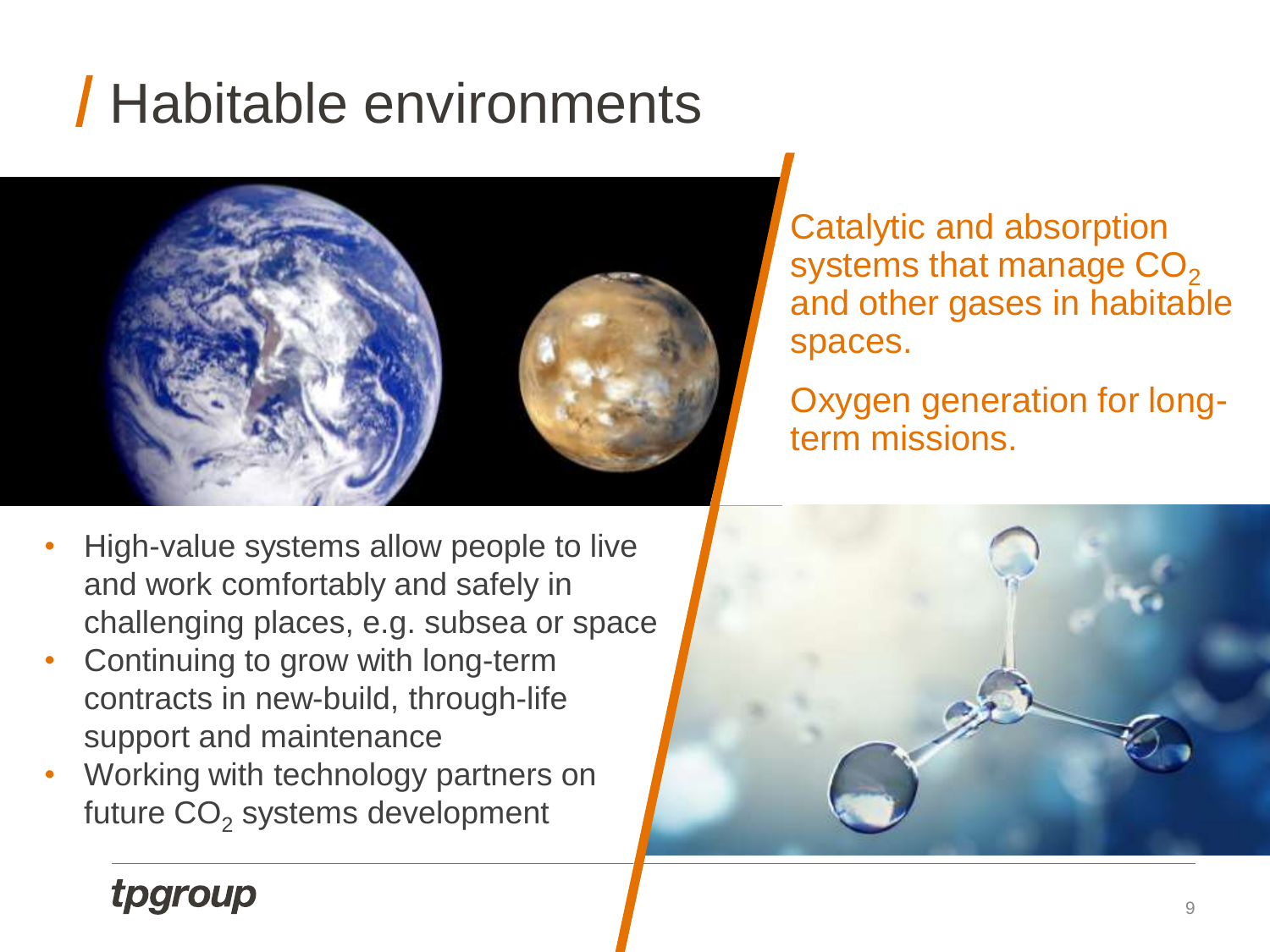# Future energy

Advanced electrochemical systems that use surplus electricity to produce Hydrogen from water.

Solution options include pressure vessels for storage & transportation, and fuel cells to drive systems at the point of need.





System packages designed to capture energy where available

- Offshore wind
- Waste to energy sources
- …and use it where needed:
- **Vehicles**
- **Trains**
- Industrial processes
- Return to grid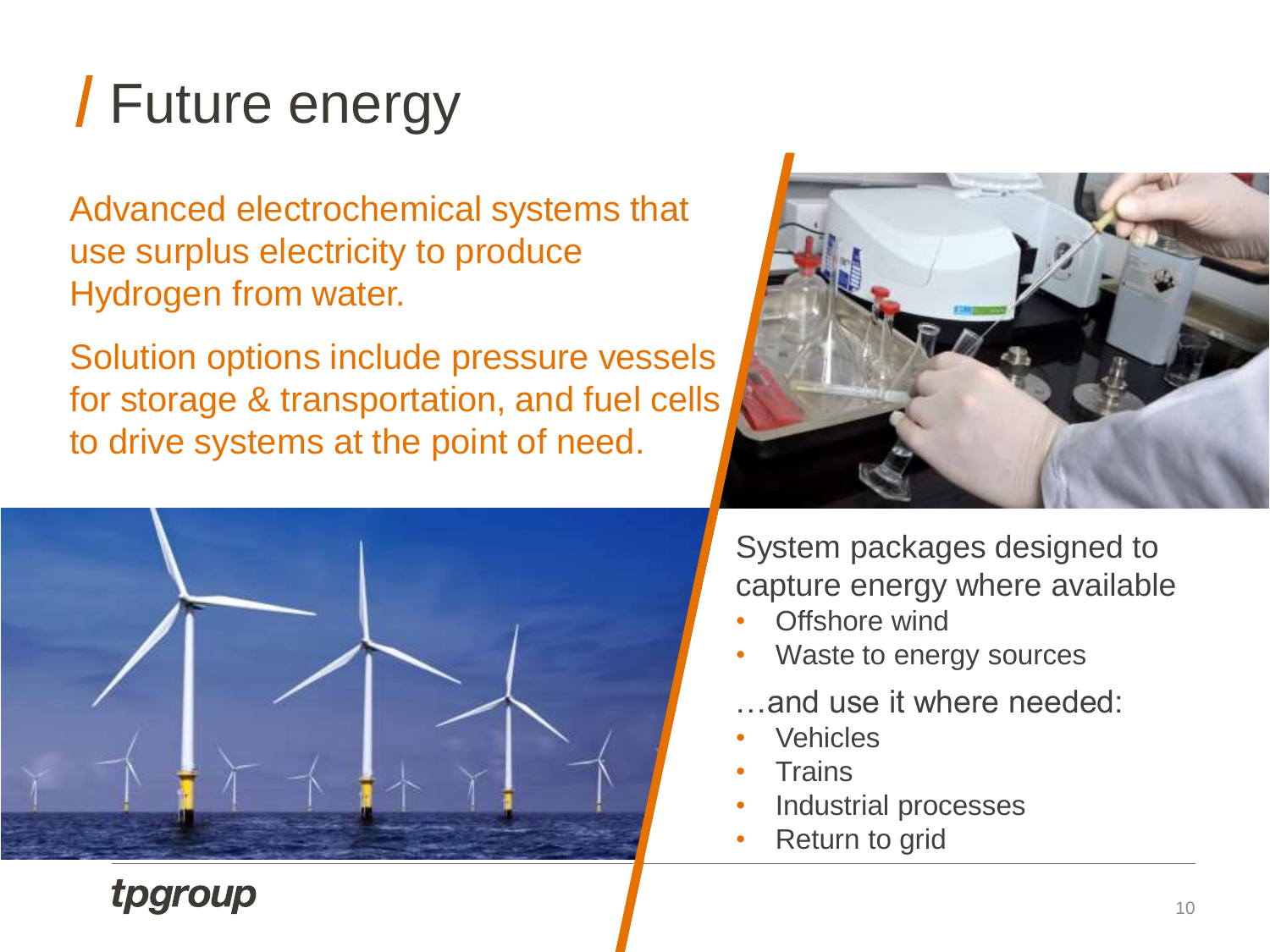# Consulting and Programme Services

### Major programmes

- NATO programmes technical support
- ESA mission and technical support
- Skynet 6 satellite communications
- Army HQ programme support
- Software systems Airbus

### New opportunities

- Defence & security analysis
- Satellite positioning & timing
- Intelligence, surveillance & control systems

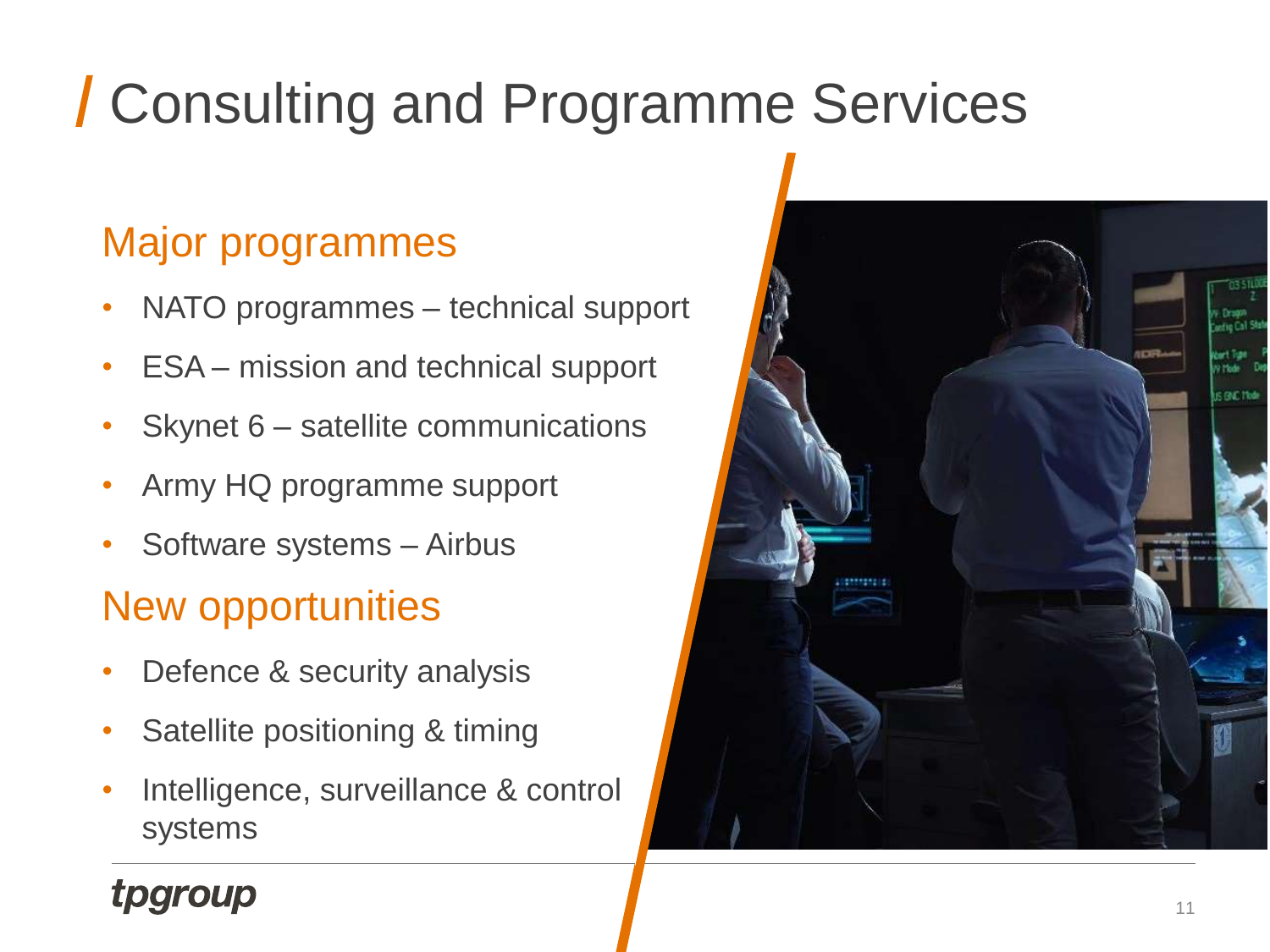# Consulting capabilities

We advise on technology programmes. Our agile size, culture and experience means that we are trusted to deliver mission objectives.

The addition of Sapienza Consulting has extended both our scope and reach.





We manage this through a number of specialist practice areas:

- System engineering
- Cost management
- System development
- Independent assurance
- Complex system procurement
- Programme delivery management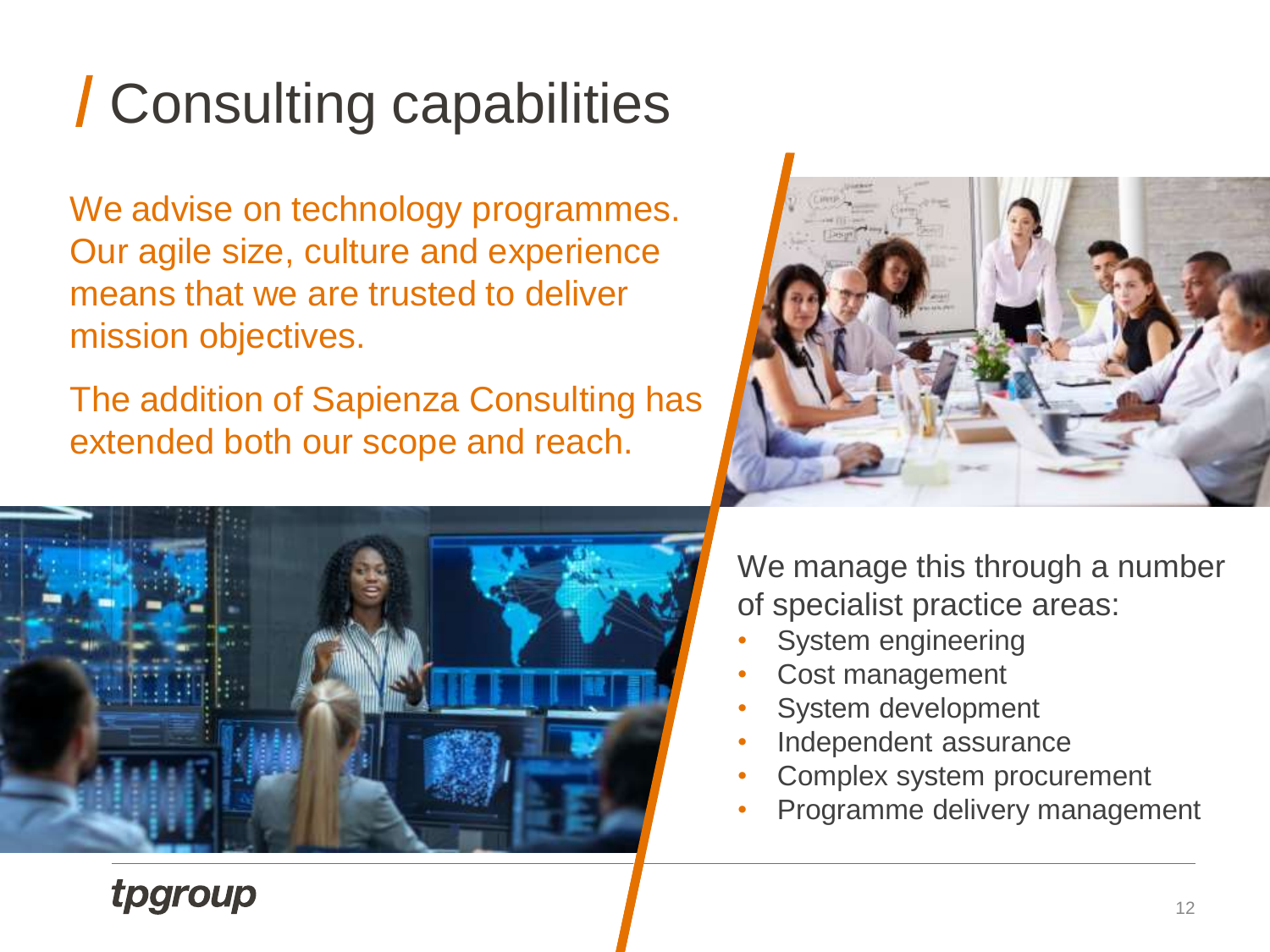## Big Data and Artificial Intelligence

Algorithms to provide autonomous responses to changing situations.

Intelligent insight to help human agents with information not available through conventional means.





Applications in:

- Intelligence agencies scanning text streams to identify security threats
- Auto-routing unmanned vessels in changing hazardous conditions
- Automated skills matching to complex project requirements
- Optimised task planning in complex, changing situations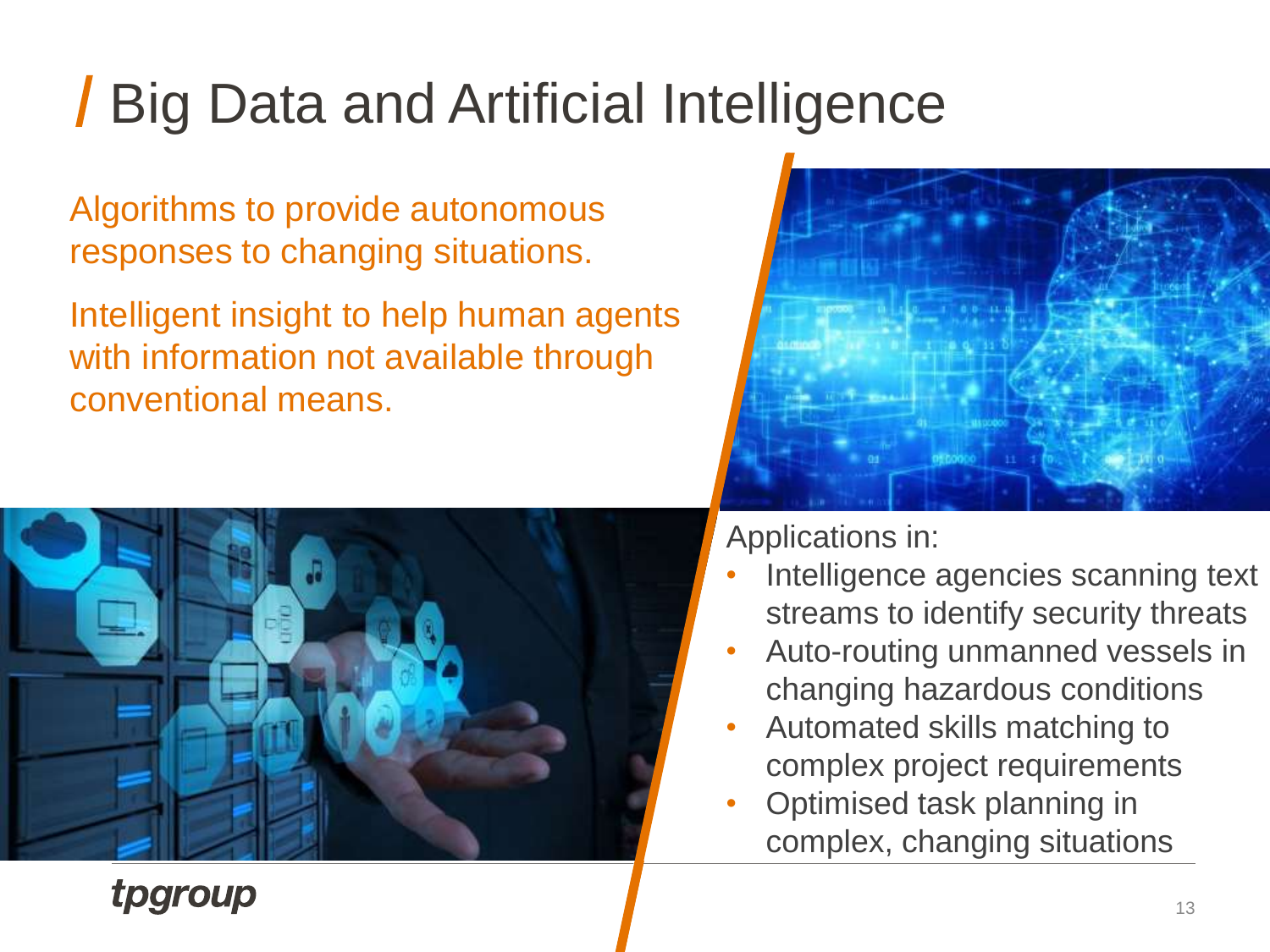## Sales pipeline >£700m

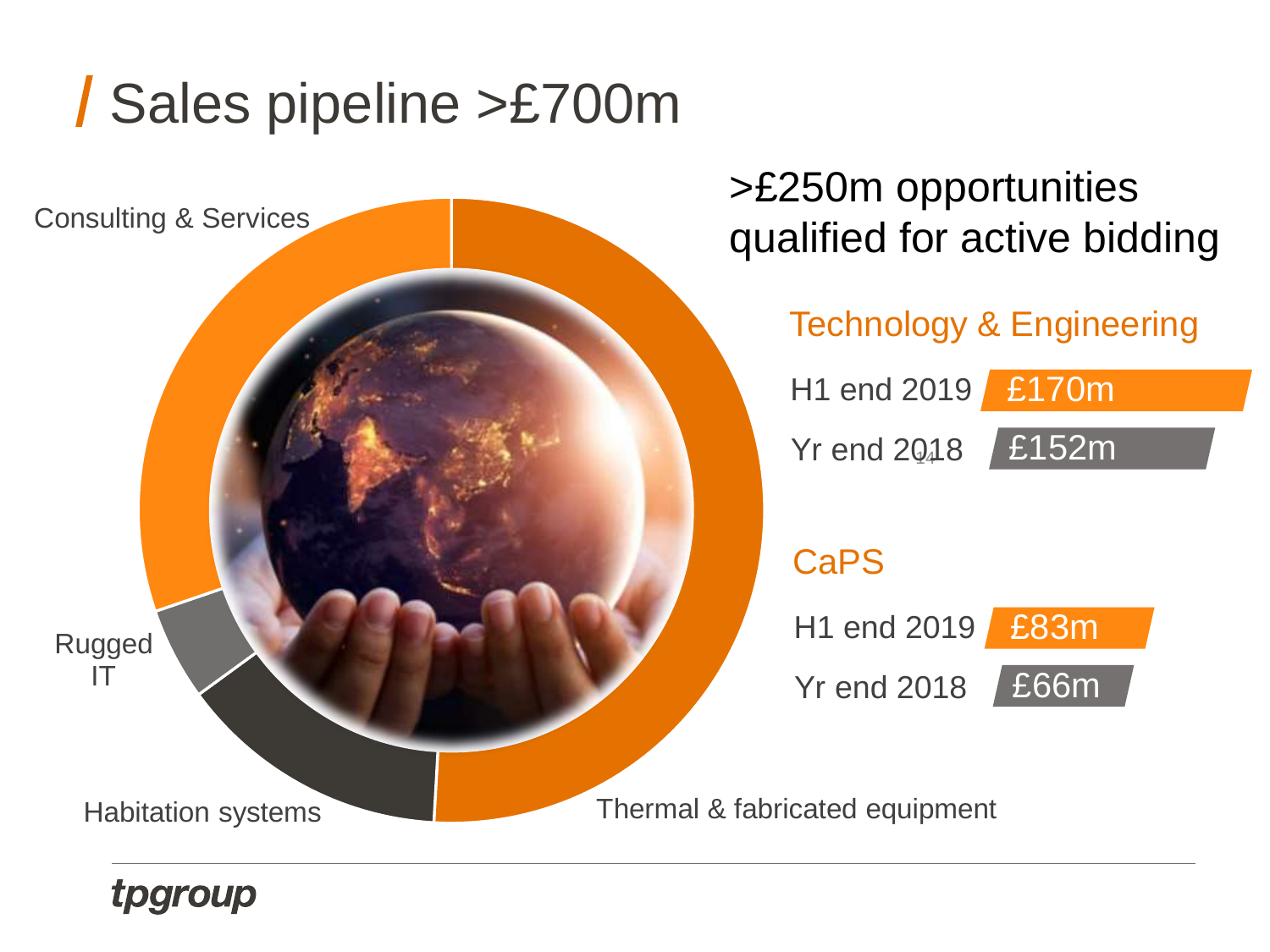# Investing for growth

#### Many sources of future performance

- Carefully managed investment in existing business:
	- People
	- **Facilities**
	- Systems
- Group influence on past acquisitions:
	- Stronger and wider BD outreach
	- AI development at Polaris
	- Improved production methods at Westek
- Opportunities through recent acquisition of Sapienza **Consulting**

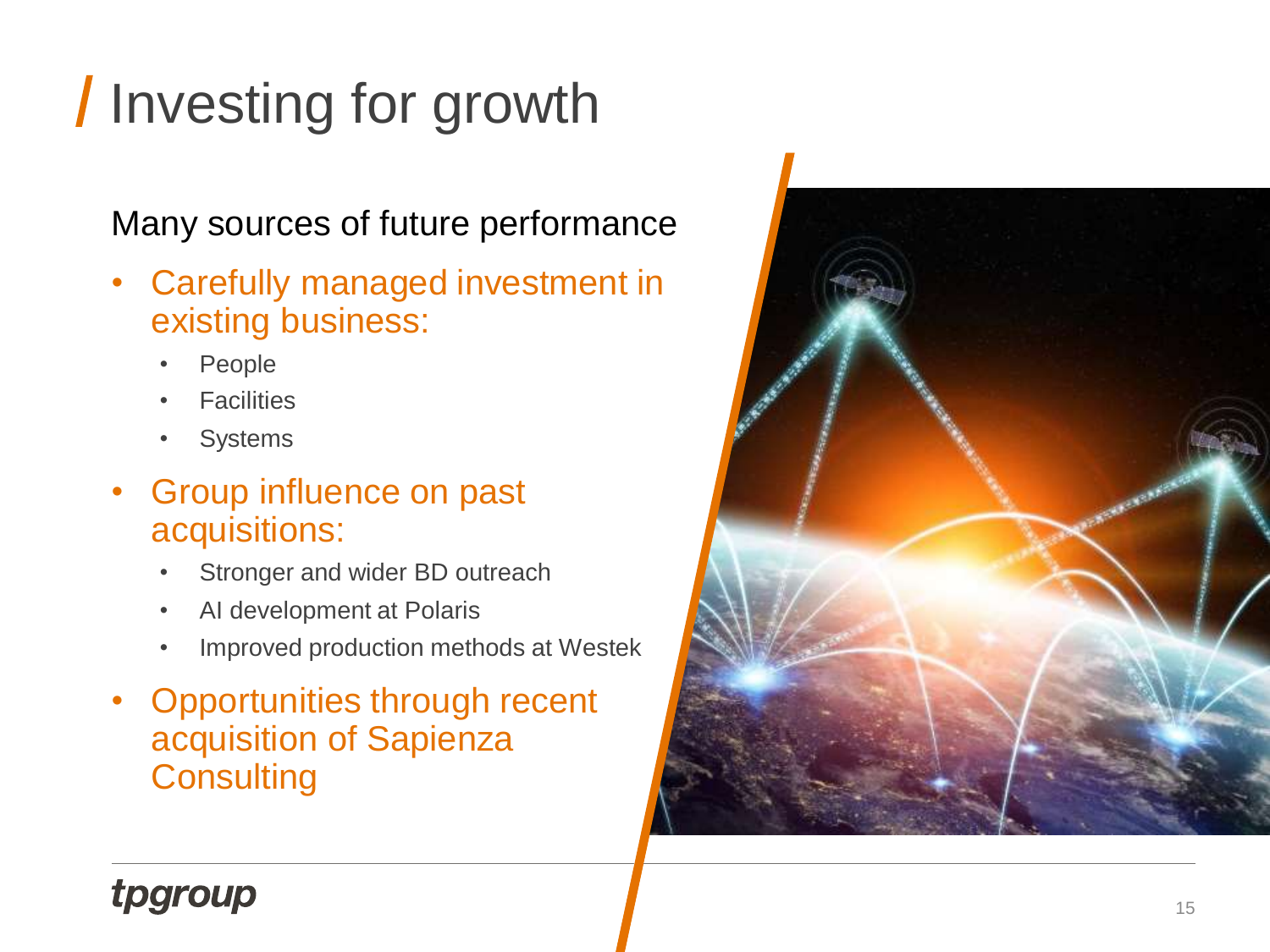# Acquisitions and partnerships

### Opportunities to acquire, invest or partner:

- International services and technologies
- US outreach
- Safer  $CO<sub>2</sub>$  removal
- Space equipment and technology
- Intelligence systems and services
- Critical software commercial and security applications

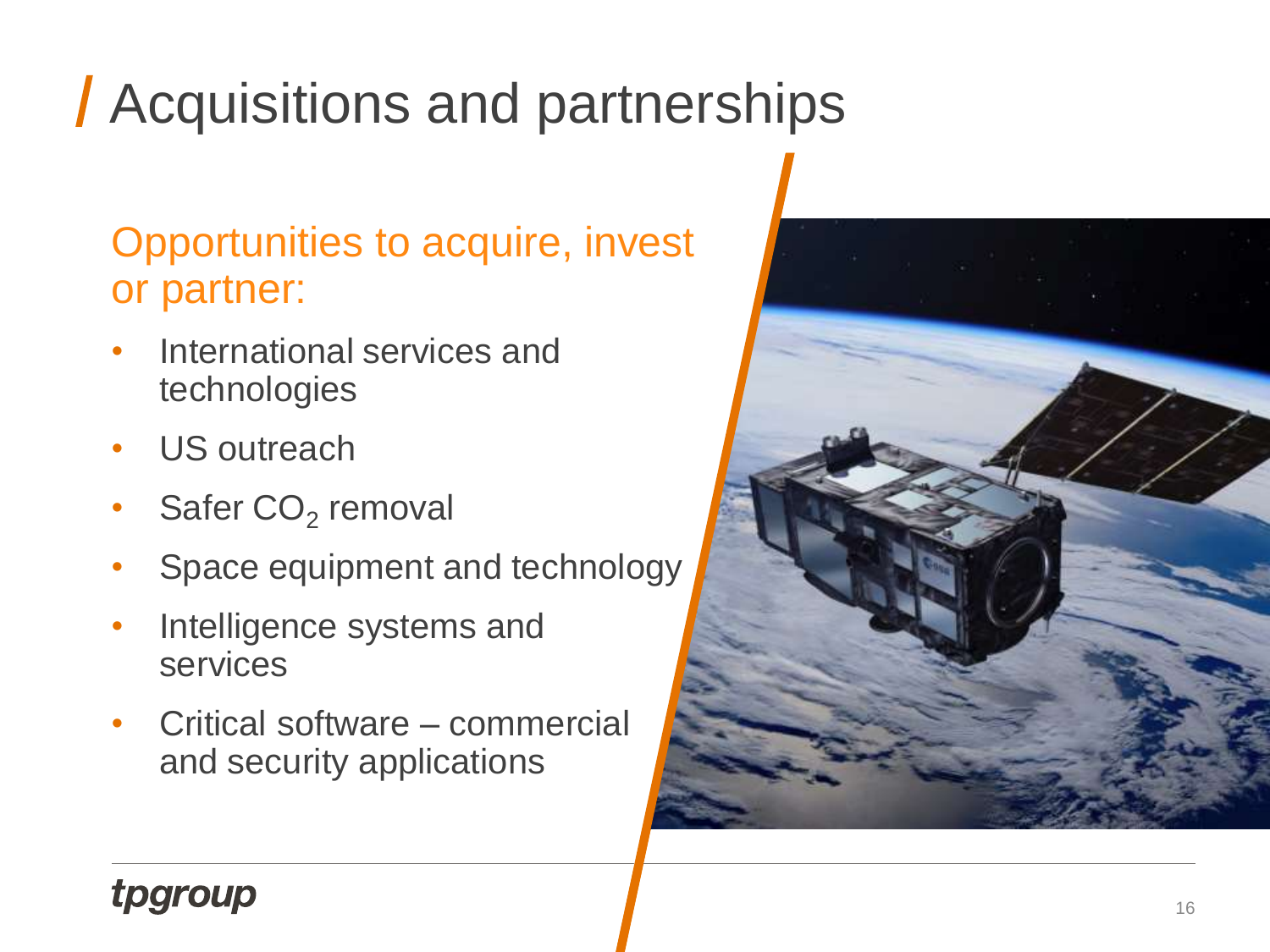# Group strategy

### Five priorities

- Sustainable competitive leadership in complex, mission -critical systems
- Drive value from excellent relations with major customers
- Invest in best-in-class people, operating capabilities and technologies
- Supplement organic growth with suitable acquisitions and partnerships
- Expand our geographic reach in customers and capabilities